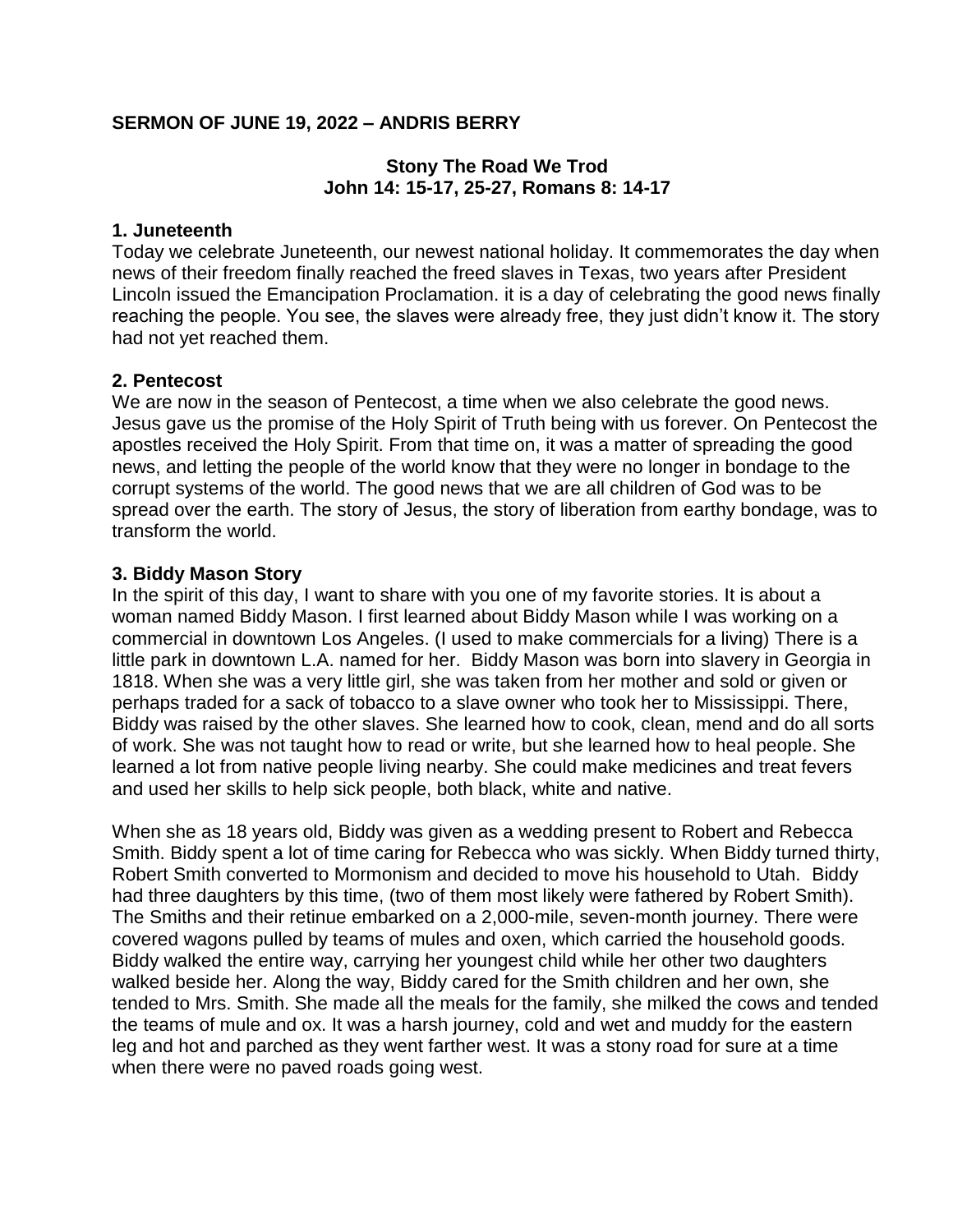When they got to Utah, the Smith family settled for a time, but then decided to move on to California instead. Again, Biddy and her daughters went on foot beside the covered wagons of the Smith family. When they got to California in 1851, life resumed as it had before for Biddy with her caring for the needs of the people around her. She took her daughters into the San Bernardino mountains and taught them how to collect healing herbs as she had been taught back in Mississippi. California had only recently become a state, and it was a free state. There, Biddy met free black people who told her that she too could be free. She and the other slaves in the Smith household began to talk about freedom. When Mr. Smith got wind of this, he made plans to move his household to Texas. He didn't want to lose Biddy and his other slaves. On their way to Texas, they camped in the Santa Monica mountains just outside of Los Angeles. Biddy's friends found out what was going on and went to the Los Angeles County Sheriff, who rode out and accused Smith of trying to "persuade persons of color to go out of the State of California." The sheriff took Biddy and the other slaves into custody and held them in jail "for their own protection" until they could go to court.

In court, Biddy was not allowed to speak, because she was black. But the judge knew that Smith was probably going to Texas to sell his slaves. The judge ruled that Biddy and the other 13 slaves in the Smith household were "entitled to their freedom and free forever." He then ordered Smith to pay all the court costs. So, Smith fled California, without paying the court costs, but also without his slaves.

What happened next is simply wonderful. Biddy got a job as a midwife and nurse. She saved every penny she could and she treated every person who needed help, black, white, Mexican, Indian, rich and poor. She treated people in the county hospital and the county jail. She walked everywhere to save money. She bought herself a home and some land. Over time, she became a landlord and sold property and became one of the wealthiest women in southern California. She helped found the first African Methodist Episcopal Church in Los Angeles and when disaster struck L.A. in the form of floods, her donations kept several churches from having to shut their doors. She was an amazing person and I could go on about her achievements, for there are many. Her descendants still live in and around Los Angeles. She passed down to them this saying: **"If you hold your hand closed, nothing good can come in. The open hand is blessed, for it gives in abundance, even as it receives."**

But what amazes me so much about Biddy Mason and why she is one of my heroes is that she walked in the Spirit of Truth. Even as a slave, living as the lowest member of society in an oppressive system, she behaved as if she was free. Like Joseph in Pharaoh's prison, her spirit was never in bondage. She helped people of all walks when she was a slave and did the same when she claimed her freedom under the law. How many people today can we point to that are as free as Biddy Mason?

### **4. Children of God**

Now I want to talk about freedom in the world today. Today is Father's Day and we celebrate our earthly fathers. But we know from scripture that we are children of God. We have an earthly nature and a spiritual nature. We are called to honor our spiritual nature by following Jesus as we walk through this world. When we love Jesus and follow Him, we receive the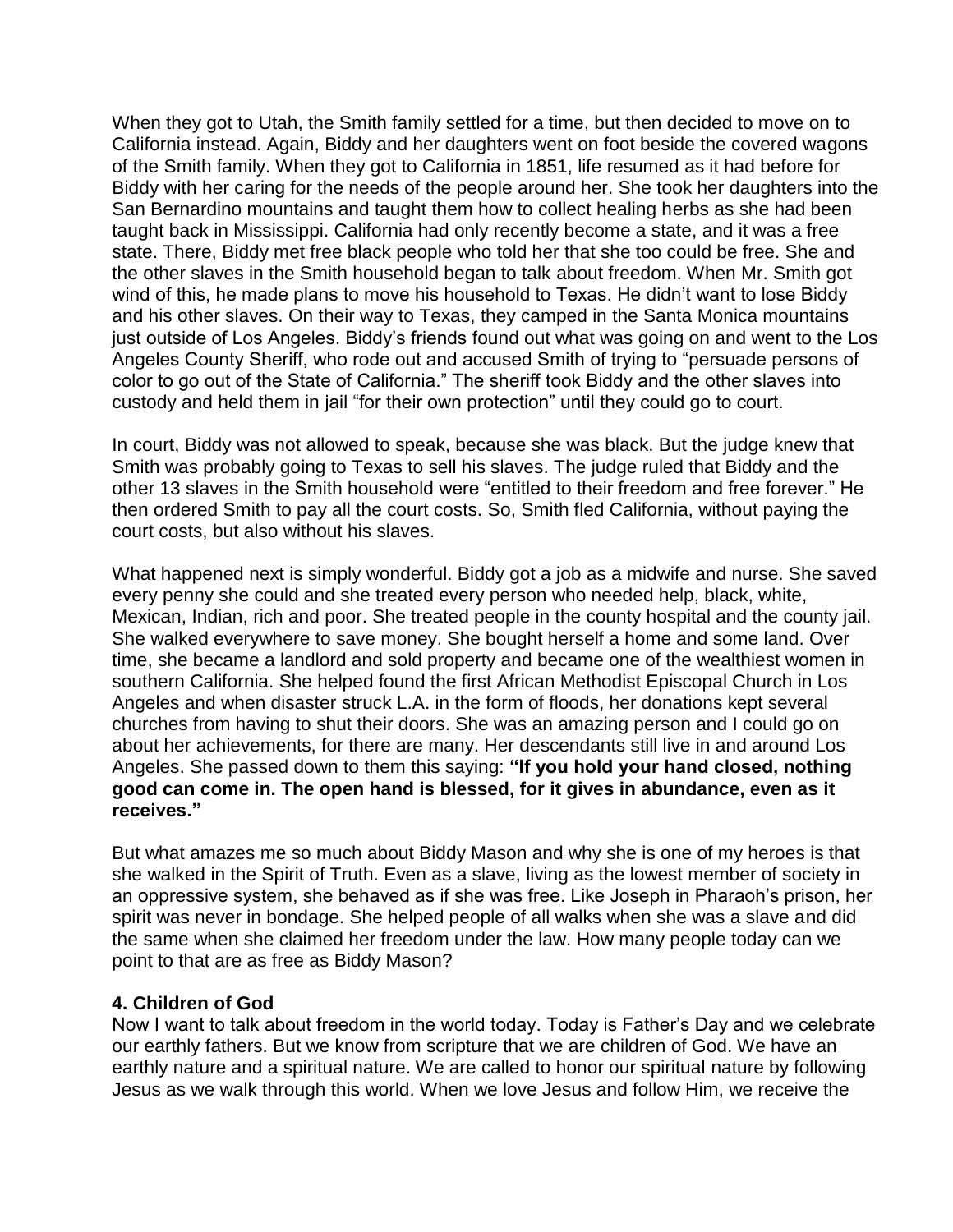Holy Spirit of Truth. It was the Spirit of Truth that Biddy Mason walked in that really made her free.

### **5. World system of power**

In the Gospel of John, Jesus says the world cannot receive the Spirit of Truth because it does not see Him or know Him. What does this mean? The word for world, *kosmos* in Greek, in this context refers to the worldly systems of power, such as we might describe when talking about the "world of politics," or the "world of social media," or the "world of sports." To the worldly systems of power and domination and enslavement, the Spirit of Truth is alien. The worldly systems do not operate on the basis of love and service to the God of eternity. They operate on the basis of self-service and the temporal quest for more. They use whatever is available to them for acquisition and gain. Worldly systems can be empires, religions, corporations, or any system of power really. They may even start out serving a good mission, but they also may, and often do, become corrupted. They keep a closed hand, even using what is good towards self-serving ends. The worldly powers profit from the enslavement of the body, but if that is not possible, they profit from the enslavement of the mind.

## **6. Torches of Freedom**

Let me illustrate with a story from the world of advertising and public relations. The women's suffrage movement was going on in the early 1900s. It was a time of struggle for gender equality. Women were marching for the right to vote and the right to equality. Edward Bernays, a public relations expert, organized a march in New York City in which women would light their "torches of freedom." It sounded festive, positive and righteous. When the march occurred, women lit cigarettes. These were their so-called torches of freedom. It was a time when smoking in public was a taboo for women, so the gesture of smoking in public was a show of defiance to the male dominated social norms. What the women did not know was that Edward Bernays, the march organizer, was hired by the Lucky Strike cigarette company to expand their market to include not just men, but women also. Bernays harnessed the gender equality issue to get more women smoking. How many women became addicted to smoking because it was associated with liberation? How many of them died from lung cancer? We will never know. But it is easy to see how world systems can put us into bondage even when we march for liberty. This is the enslavement of our times. This is our stony road. And it is very difficult to discern.

### **7. Current bondage system — false stories we believe**

We live in a time when slavery, in a technical, physical sense, is abhorrent. None of us have been subjected to actual slavery, thank God. We learn about it through books and stories, but are unable to see it all around us, unable to recognize when we and our neighbors are not free. I have worked in Hollywood for many years and witnessed the spirit of deception first hand, behind the scenes. I tell you, we are still in bondage, but know it not. That is the trick of the modern systems of power. They deceive us into thinking we are free, manipulating us all the while.

If you think that we are free, remember that we just spent nearly two years locked out of our jobs, our churches and our schools. This disproportionately affected the poor, the young and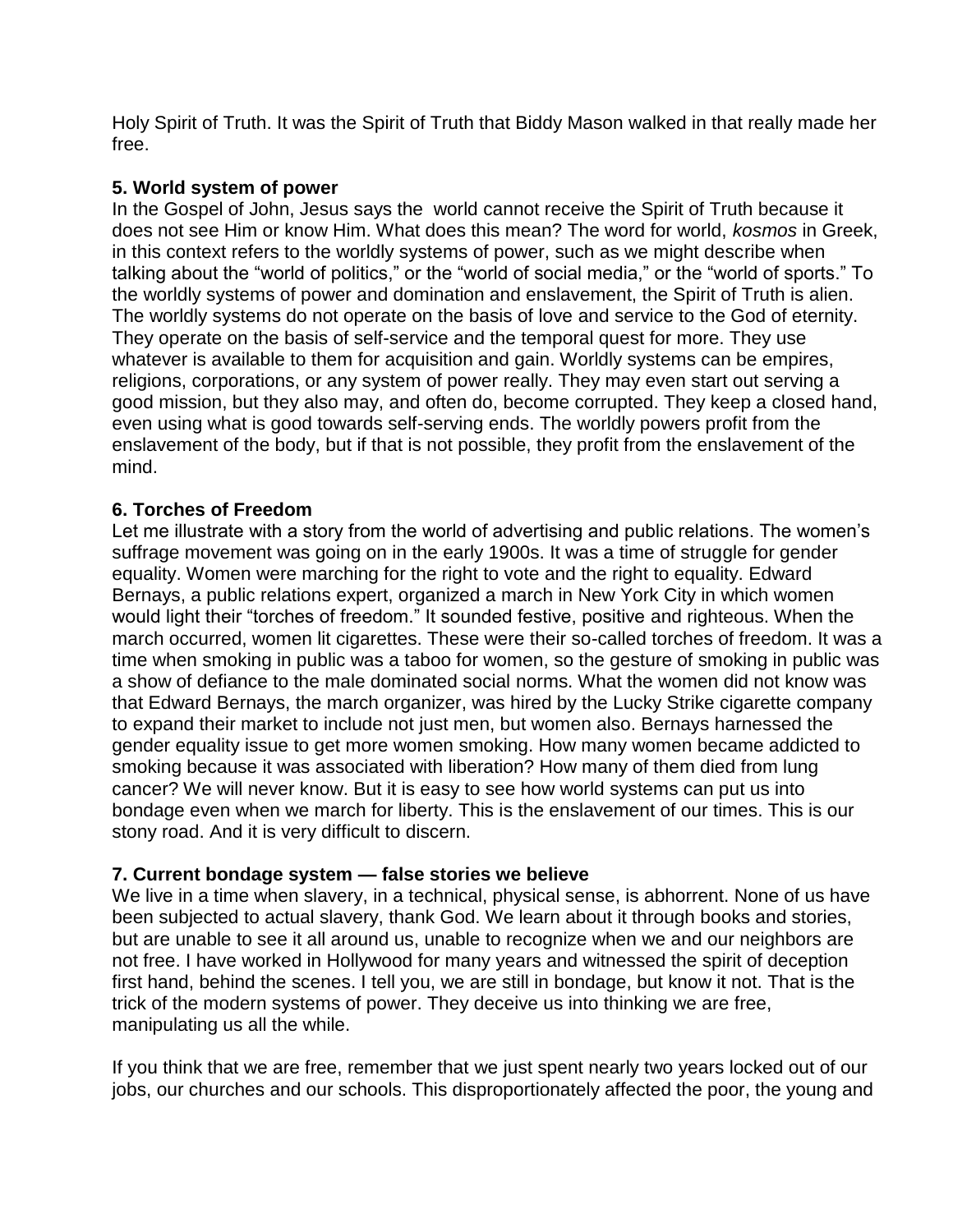the mentally unstable. But we are told that it saves lives — **and we believe that story**. Our tax money goes towards weapons of war each year that kill untold numbers of people, most of them poor, in countries like Yemen and Syria and Ukraine and Iraq. But we are told that there is such a thing as a just war — **and we believe that story**. We are told to fear death of the physical body, forgetting all about our spiritual body — **and we believe that story**. We put our trust in scientists, politicians and media personalities — **and we believe their stories**  instead of putting our trust first in God. Without following Jesus, without putting our trust in God, we are at the mercy of the worldly systems and the stories they tell — those very systems that cannot and will not recognize the Spirit of Truth.

## **8. The Good News**

The systems of the world seek to capture and confuse us. If you cannot be enslaved by law, it finds other ways —telling you stories to hook you onto substances or fear, or they hide the truth about your rights under the law. World systems of power alter our perceptions of what is right, good and desirable. They take women marching for liberty and turn them into addicts. They take peaceful people and get them to support war. They take healthy people and make them afraid to live. It happens in countless other ways. Where is this happening in your life? We are all vulnerable to these deceptions. Don't be fooled. Don't let the powers of this world corrupt your heart. This is why we must cling to Jesus' Way like a life-line on a stony and treacherous path. Bob Dylan writes: **"the enemy is subtle, albeit we are deceived, when the truth's in our hearts, but we still don't believe."**

The message in today's Gospel is that we are already free. Remember the reading from Romans: **"All those who are led by the Holy Spirit are sons (and daughters) of God. You should not act like people who are owned by someone. They are always afraid. Instead, the Holy Spirit makes us His sons (and daughters), and we can call to Him, "My Father."**"

We all walk a stony road, whether we know it or not. We live in a world where the powers of domination tax us and try to enslave us to fears and desires for things. We are like people who don't yet know the good news of their emancipation. Know that the price has already been paid for our freedom. We just have to claim it. Don't be fooled. Biddy Mason wasn't fooled. She lived like a free person even before she was free by law. She lived with an open hand, helping all who needed it. This world could not enslave her spirit. May the Holy Spirit of Truth make your spirit free and be with you as you follow Jesus' Way. Amen

# **PRAYER OF PASTORAL CARE June 19, 2022 – REV. SKIP DICKINSON**

We pray now for all the world, the church, people of faith, and those living in want, saying God in your mercy, **hear our prayer.**

God of leaders, prophets, children, and all in need, we give you thanks for the breath of life you pour into the living and into all of us when we are in trouble. Bless your world in times of struggle and days of rejoicing. Make us one with you and one another. God, in your mercy, **hear our prayer.**